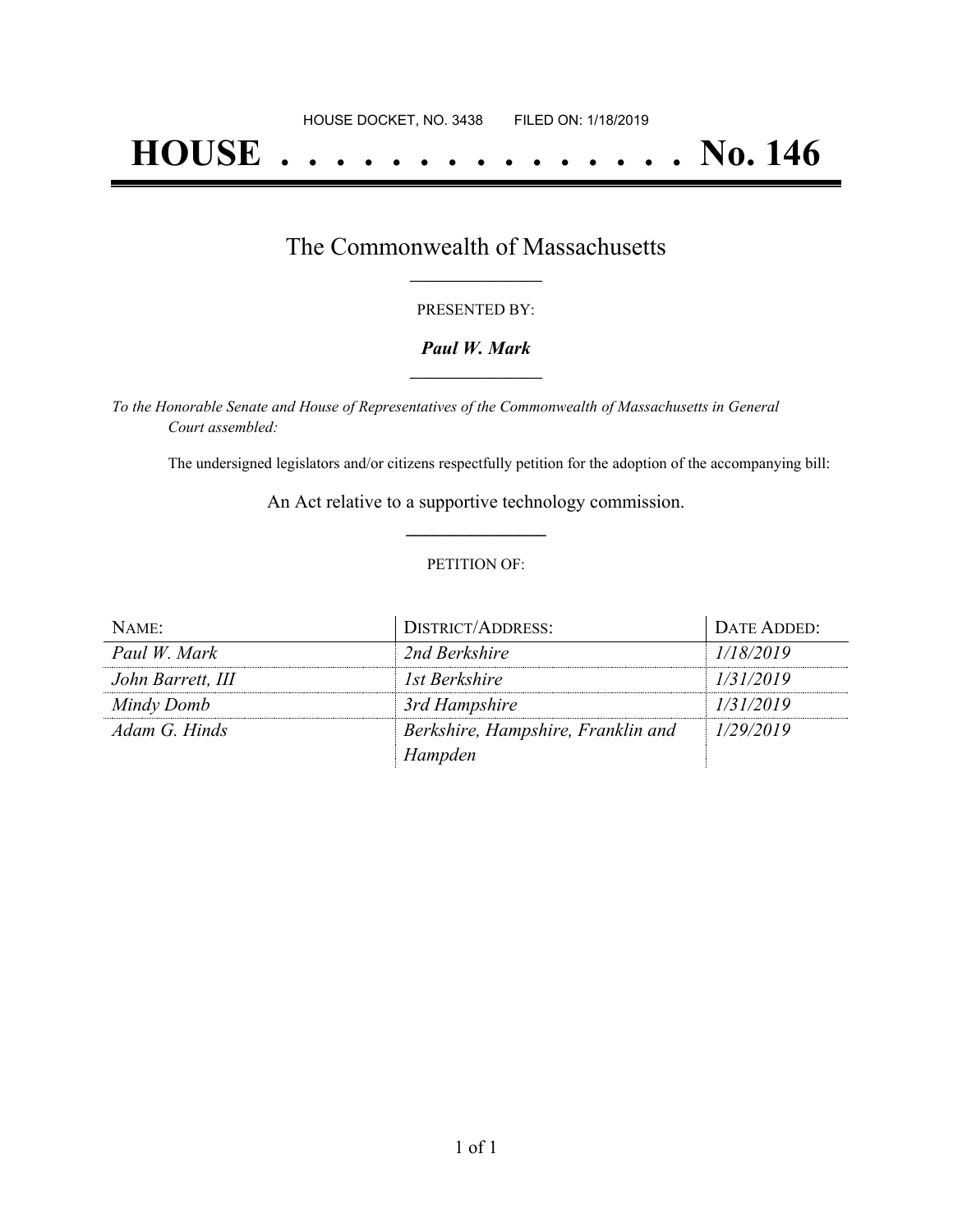#### HOUSE DOCKET, NO. 3438 FILED ON: 1/18/2019

## **HOUSE . . . . . . . . . . . . . . . No. 146**

By Mr. Mark of Peru, a petition (accompanied by bill, House, No. 146) of Paul W. Mark and others for legislation to establish a special commission (including members of the general Court) relative to supportive technology that positively impacts the lives of residents with developmental disabilities at home and in our communities. Children, Families and Persons with Disabilities.

## The Commonwealth of Massachusetts

**In the One Hundred and Ninety-First General Court (2019-2020) \_\_\_\_\_\_\_\_\_\_\_\_\_\_\_**

**\_\_\_\_\_\_\_\_\_\_\_\_\_\_\_**

An Act relative to a supportive technology commission.

Be it enacted by the Senate and House of Representatives in General Court assembled, and by the authority *of the same, as follows:*

 SECTION 1. There is hereby established a special commission to be known as the Massachusetts Supportive Technology Commission, which shall consist of three members of the Senate, one of whom shall be a member of the minority party appointed by the minority leader, 4 three members of the House of Representatives, one of whom shall be a member of the minority party appointed by the minority leader, the commissioner of the department of developmental services, the commissioner of the department of public health, the commissioner of the department of mental health, or their designees, all of whom shall serve as ex-officio members, and ten persons to be appointed by the governor, one of whom shall be a representative of an organization that works with or advocates on behalf of persons with autism and related conditions, one of whom shall be from the department of developmental services with significant experience using supportive technology to provide services to people with developmental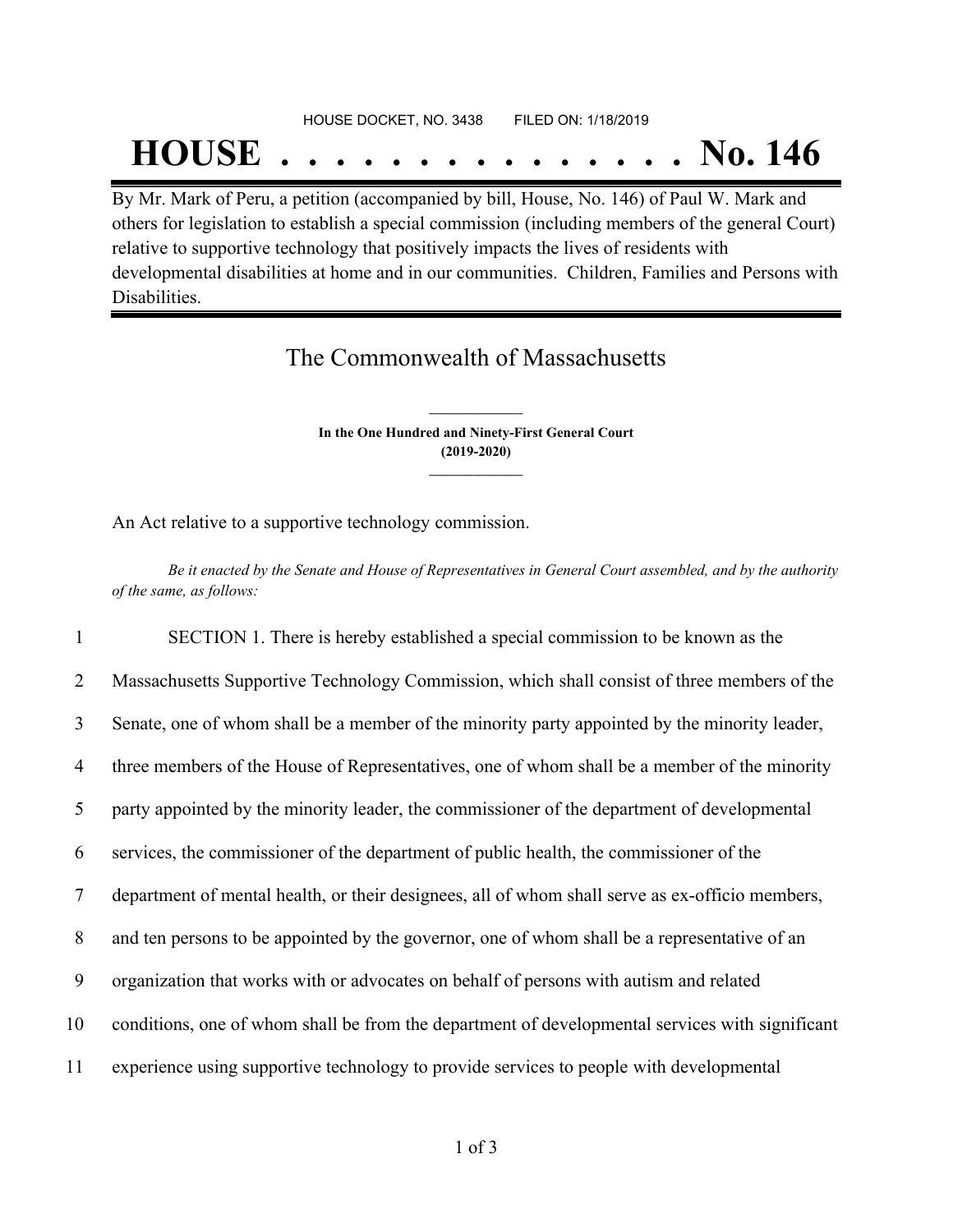disabilities, one of whom shall be a representative of an intellectual or developmental disability advocacy organization, one of whom shall be familiar with supportive technology research and represents a Massachusetts institution of higher learning, four of whom shall represent service providers who have significant experience using supportive technology to provide services to people with developmental disabilities and one each of whom shall reside or work respectively in greater Boston, southeastern or northeastern Massachusetts, central Massachusetts, and western Massachusetts, one of whom shall be the parent of guardian of a child with a developmental disability and who has significant experience with supportive technology, and one of whom shall be a person with a developmental disability who has significant experience with the use of supportive technology.

 SECTION 2. The commission is hereby established for the purpose of making an investigation and study relative to supportive technology that positively impacts the lives of residents with developmental disabilities at home and in our communities, including but not limited to: (i) making recommendations to develop state policy to encourage the use of supportive technology; (ii) identifying and addressing areas where sufficient support is not currently available or where additional options may be needed to assist those with developmental disabilities to gain access to supportive technology; (iii) identifying best practices, effective partnerships, and opportunities for shared services among existing providers and relevant state agencies to increase supportive technology opportunities for those with developmental disabilities; (iv) recommending ways to integrate supportive technology into existing programs to move with children as they grow into adulthood, with a focus on transition-age youth; (v) developing educational materials for relevant state agencies, providers, and families about how supportive technology can have a positive impact on the independence, skills, and abilities of

of 3